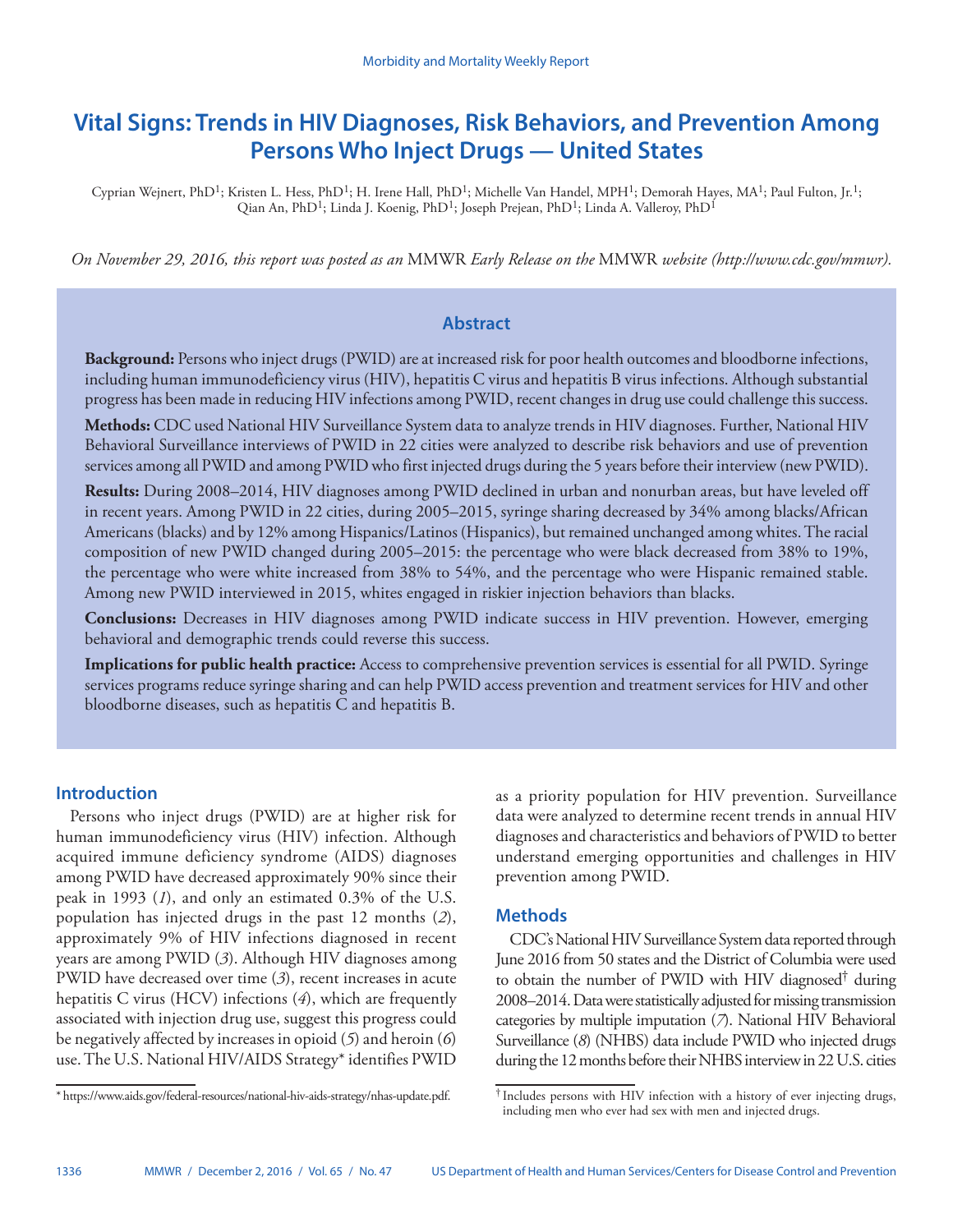during 2005–2015. Among all PWID, trend analyses<sup>9</sup> of receipt of syringes\*\* and syringe sharing†† were conducted to understand changes in HIV-associated injection behaviors. Additional analyses were limited to PWID who injected drugs for the first time during the 5 years before interview§§ (new PWID) for 1) trends since 2005 in racial/ethnic composition<sup>99</sup> of new PWID, and 2) comparisons of demographic characteristics, HIV and HCV testing, injection behaviors, and HIV\*\*\* and self-reported HCV prevalence, by race/ ethnicity††† among new PWID interviewed in 2015.

#### **Results**

During 2008–2014, HIV diagnoses among PWID in the United States decreased by 48% (from 6,604 to 3,461). During this same period, diagnoses among black/African American (black) and Hispanic/Latino (Hispanic) PWID decreased by approximately 50% in both urban (from 2,452 to 950 among blacks; from 1,185 to 639 among Hispanics) and nonurban (from 523 to 222 among blacks; from 197 to 95 among Hispanics) areas, SSS with a slower decrease observed in the more recent years (Figure 1). Diagnoses among white PWID in urban areas decreased by 28% (from 1,350 to 977) during 2008–2012, but remained stable past 2012. In nonurban areas, diagnoses among white PWID decreased by 28% (from 481 to 345) during 2008–2010, but remained stable during 2010–2014. The majority of HIV diagnoses (79%) among PWID occurred in urban areas.

NHBS data<sup>555</sup> indicate that, although the percentage of PWID in 22 cities who received syringes from a syringe services program (SSP)\*\*\*\* (*9*) increased during 2005–2015 for all racial/ethnic groups (p<0.001), less than one third of PWID received all their syringes from sterile sources (Figure 2). During 2005–2015, the percentage of black PWID who received all their syringes from sterile sources increased by 48% (p<0.001). During the same period, the percentages of Hispanic PWID and white PWID who received all their syringes from sterile sources did not change (Hispanics,  $p = 0.16$ , whites,  $p = 0.72$ ). Hispanic PWID had the largest percentage of persons receiving all their syringes from sterile sources in each year. In 2015, overall 25% of PWID interviewed received all their syringes from sterile sources (blacks = 28%; Hispanics = 29%; whites  $= 22\%$ ) (Figure 2).

During 2005–2015, the percentages of black and Hispanic PWID in 22 cities who shared syringes decreased (blacks,  $p<0.001$ ; Hispanics,  $p = 0.005$ ) (Figure 2). The largest decrease, 34%, was among black PWID, followed by Hispanic PWID (12%). During 2005–2015, the percentage of white PWID who shared syringes did not change ( $p = 0.14$ ). In 2015, the highest percentage of PWID interviewed who shared syringes were white (43%), followed by Hispanic (33%) and black (21%). Across all years, 31% of PWID who received at least one syringe from SSPs had shared syringes, compared with 38% who had not received any syringes from SSPs. Among PWID who received all their syringes from sterile sources,†††† 13% had shared syringes in the past year; 41% of PWID who did not receive all their syringes from sterile sources§§§§ had shared syringes in the previous year.

<sup>§</sup> National HIV Behavioral Surveillance data include PWID recruited using respondent-driven sampling in 22 U.S. cities during 2005–2006, 2009, 2012, and 2015. The target sample size in each city each year was 500 PWID. The number of cities included each year varied; 2005: 22 cities; 2009, 2012, and 2015: 19 cities. The following cities were included in all years: Atlanta, Georgia; Baltimore, Maryland; Boston, Massachusetts; Chicago, Illinois; Dallas, Texas; Denver, Colorado; Detroit, Michigan; Houston, Texas; Los Angeles, California; Miami, Florida; Nassau–Suffolk, New York; New York City, New York; Newark, New Jersey; Philadelphia, Pennsylvania; San Diego, California; San Francisco, California; Seattle, Washington. Additional cities were included as follows: in 2005, Fort Lauderdale, Florida; Las Vegas, Nevada; Norfolk-Portsmouth, Virginia; St. Louis, Missouri; in 2009, 2012, 2015, New Orleans, Louisiana; Washington, D.C.

<sup>¶</sup> Separate Poisson regression models with generalized estimating equations (GEE) clustered on recruitment chain were used to examine trends overall and stratified by race/ethnicity. Interview year was included in the models as an ordinal variable to examine changes over time. Models were adjusted for continuous age to account for changing demographics over time. A single model utilizing interactions by race yielded similar results.

<sup>\*\*</sup> A person was considered to have received a syringe from a syringe services program (SSP) if he or she reported receiving a sterile syringe or needle, at least once, from an SSP or syringe/needle exchange program during the 12 months before interview. A person was considered to have received syringes only from sterile sources if he or she reported receiving syringes from at least one of the following: SSP, pharmacy, or healthcare provider and NOT any other source during the 12 months before interview.

<sup>††</sup> A person was considered to have shared a syringe during the 12 months before interview if he or she reported using a syringe to inject drugs that had previously been used for drug injection by someone else.

<sup>§§</sup> Calculated based on age at first injection and year of interview.

<sup>¶¶</sup> To assess trends in the racial composition of new PWID, we defined three dummy variables representing blacks/African Americans (blacks), Hispanics/Latinos (Hispanics), and whites, and conducted Poisson regression models with GEE clustered on recruitment chain. For each racial/ethnic group, the corresponding dummy variable was included in the model as a dependent variable, year as an ordinal variable, and continuous age as a covariate.

<sup>\*\*\*</sup> Determined by HIV test administered immediately after the interview.

<sup>†††</sup> P-values comparing blacks to whites and Hispanics to whites were calculated using GEE regression clustered on recruitment chain, with race/ethnicity as the covariate. All models were adjusted for continuous age, except for analysis of age and age at first injection.

<sup>§§§</sup> Urban areas include metropolitan statistical areas with populations of ≥500,000 persons; areas with populations <500,000 persons were considered nonurban. <sup>111</sup> NHBS data are limited to PWID in urban areas who likely have greater

access to SSPs and other resources than PWID outside of urban centers. \*\*\*\* SSPs and syringe/needle exchange programs allow PWID to exchange used syringes or needles for new, sterile syringes. SSPs provide comprehensive services such as HIV or HCV testing, linkage to care, and medication-assisted treatment. NHBS does not collect information on what services are offered at SSPs.

<sup>††††</sup> Sterile sources include SSPs, pharmacies, and health care providers.

<sup>§§§§</sup> Includes PWID who only received syringes from nonsterile sources and PWID who received syringes from both sterile and nonsterile sources. Among PWID who only received syringes from nonsterile sources, 41% shared syringes; among PWID who received syringes from both sterile and nonsterile sources 42% shared syringes in the past 12 months.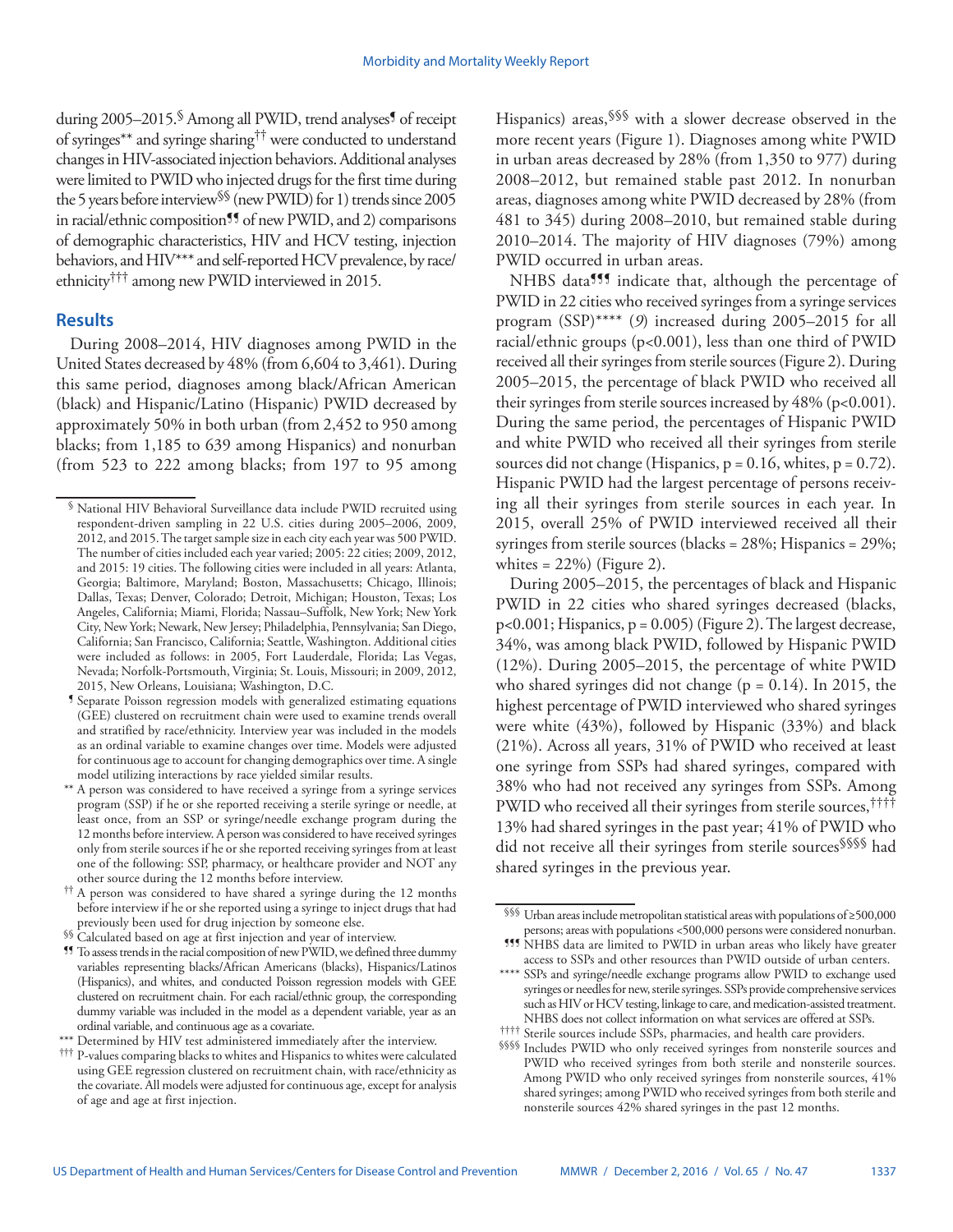During 2005–2015, the racial/ethnic distribution of new PWID changed (Figure 3). The percentage of new PWID who were black decreased by 51%, from 38% in 2005 to 19% in 2015 (p<0.001). The percentage who were Hispanic remained stable at approximately 21% ( $p = 0.72$ ). The percentage who were white increased by 40% from 38% in 2005 to 54% in 2015 ( $p = 0.002$ ).

In 2015, 54% of new PWID were white, 21% were Hispanic, and 19% were black (Table). (In 2015, among PWID who had been injecting for ≥5 years, 37% were white, 18% were Hispanic, and 40% were black.) Overall, 48% of new PWID were aged 18–29 years; however, variations by race/ethnicity were observed: 21% of black, 49% of Hispanic, and 56% of white new PWID were aged 18–29 years. Syringe sharing was most commonly reported among whites (46%), followed by Hispanics (32%) and blacks (28%). Regardless of race/ethnicity, most new PWID injected at least one time per day (83%) and primarily injected heroin (27%) or heroin and other drugs (61%) during the 12 months before their interview. Among new PWID, prescription opioid misuse during the past 12 months was most common among whites (27% injection; 46% noninjection), followed by Hispanics (21% injection; 37% noninjection) and blacks (10% injection; 30% noninjection). HIV testing in the 12 months before the interview was most commonly reported among blacks (65%), followed by Hispanics (58%) and whites (57%). HIV prevalence was highest among blacks (9%), followed by Hispanics (4%) and whites (2%). Having ever been tested for HCV was most common among whites (72%), followed by blacks (69%) and Hispanics (64%). Self-reported HCV prevalence, among new PWID who had previously been tested, was highest among whites (22%), followed by Hispanics (19%) and blacks (13%). New PWID who received syringes from SSPs were more likely to dispose of all their syringes safely (37%) than those who had not received syringes from SSPs (7%).

#### **Conclusions and Comments**

Trends in protective behavior might explain why HIV diagnoses have declined more among black PWID than among white PWID. Fewer blacks are injecting drugs now than before (*10*) and the percentage of new PWID who are black decreased by 51% during 2005–2015. Further, during that time, the percentage of black PWID who shared syringes decreased by 34%. During 2005–2015, the percentage of new white PWID increased by 40%; syringe sharing among white PWID remained high, at approximately 43%.

Black PWID currently account for <20% of new PWID. This decrease might be partially explained by changes in social norms regarding drug injection in black communities (*10*), as well as increases in injection drug use among whites (*11*).

**FIGURE 1. Diagnoses of human immunodeficiency virus (HIV) infection among persons who inject drugs — National HIV Surveillance System,\* United States, 2008–2014**



\* <http://www.cdc.gov/hiv/statistics/surveillance/index.html>.

Black PWID tend to be older, and fewer report sharing syringes than do Hispanics or whites (*12*). Encouraging trends in use of SSPs and receipt of all syringes from sterile sources contribute to reducing the risk for HIV among black PWID. However, blacks remain at increased risk for HIV because of the high prevalence of HIV in their communities (*3*).

HIV diagnoses also decreased among Hispanic PWID. Although the data do not suggest that fewer Hispanics inject drugs now than previously, behavioral surveillance data suggest a trend of reduced syringe sharing, which is potentially related to increased access to SSPs and relatively high, steady rates of receiving all syringes from sterile sources.

Although HIV diagnoses among white PWID have decreased since 2008, recent trends suggest heroin use and injection drug use among whites are increasing (*10*,*11*) and, coupled with high rates of syringe sharing, might challenge the decades of progress in HIV prevention among PWID. For the first time, in 2014, a larger number of white PWID received an HIV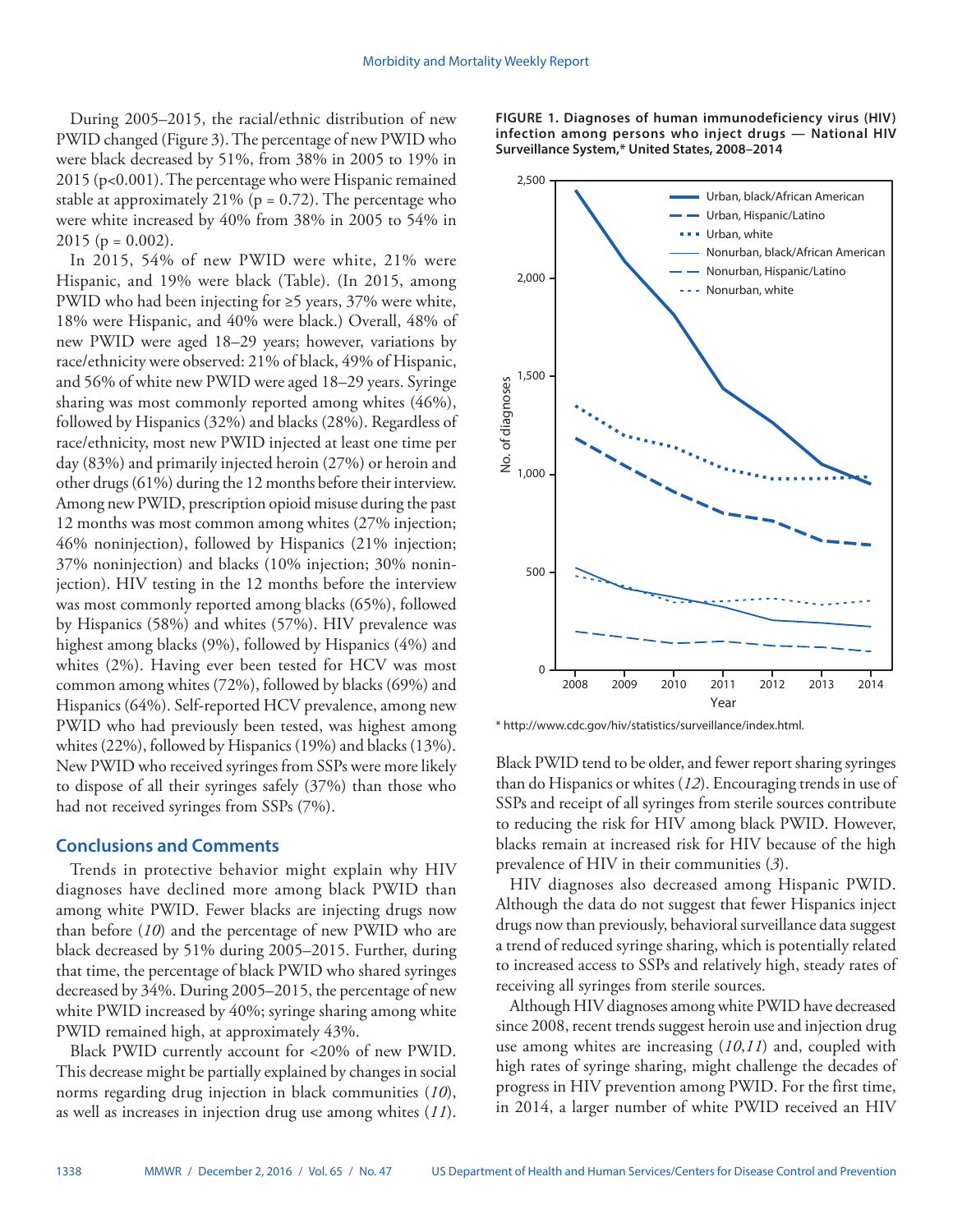



**Abbreviations:** HIV = human immunodeficiency virus; SSP = syringe services program.

\* <http://www.cdc.gov/hiv/statistics/systems/nhbs/>. National HIV Behavioral Surveillance data include persons who inject drugs (PWID) who injected drugs during the past 12 months before being interviewed. PWID were recruited using respondent-driven sampling in 22 U.S. cities during 2005–2006, 2009, 2012, and 2015. The target sample size in each city each year was 500 PWID. The number of cities included each year varied: 2005: 22 cities; 2009, 2012, and 2015: 19 cities. The following cities were included in all years: Atlanta, Georgia; Baltimore, Maryland; Boston, Massachusetts; Chicago, Illinois; Dallas, Texas; Denver, Colorado; Detroit, Michigan; Houston, Texas; Los Angeles, California; Miami, Florida; Nassau–Suffolk, New York; New York City, New York; Newark, New Jersey; Philadelphia, Pennsylvania; San Diego, California; San Francisco, California; Seattle, Washington. Additional cities were included as follows: in 2005: Fort Lauderdale, Florida; Las Vegas, Nevada; Norfolk-Portsmouth, Virginia; St. Louis, Missouri; in 2009, 2012, 2015: New Orleans, Louisiana; Washington, D.C.

diagnosis than PWID from any other racial/ethnic population in the United States. This analysis indicates that white PWID, who tend to begin injecting at younger ages than blacks or Hispanics (*12*), accounted for >50% of new PWID in 2015. Further, although white PWID in 22 cities reported increases in receipt of sterile syringes from SSPs similar to increases reported among blacks and Hispanics, they were least likely to receive all their syringes from sterile sources and most likely to have shared syringes. Rural areas, which are predominately white, include some of the most vulnerable populations for injection drug use and injection drug use–related HIV outbreaks and might have the greatest unmet need for risk reduction services provided by SSPs (*9*,*13*,*14*).

SSPs reduce syringe sharing and are widely considered to be an effective means for reducing HIV transmission.<sup>9999</sup> Reducing syringe sharing through improved access to SSPs is a critical component of HIV prevention among PWID. Although access to syringes from SSPs has increased, the supply of sterile syringes available to most PWID is likely to be insufficient to meet their needs, and barriers remain to accessing SSPs, including lack of SSPs in rural areas (*9*) and absence of legal support in many states (*15*).\*\*\*\*\* NHBS data indicate that 83% of new PWID interviewed injected one or more times per day; comparing estimates of PWID population size (*2*) with the estimated number of syringes distributed by SSPs in 2013

¶¶¶¶ 76 FR 10038 [\(https://www.federalregister.gov/a/2011-3990](https://www.federalregister.gov/a/2011-3990)).

Only 17 states and Washington, D.C. have laws that explicitly authorize SSPs ([http://www.lawatlas.org\)](http://www.lawatlas.org).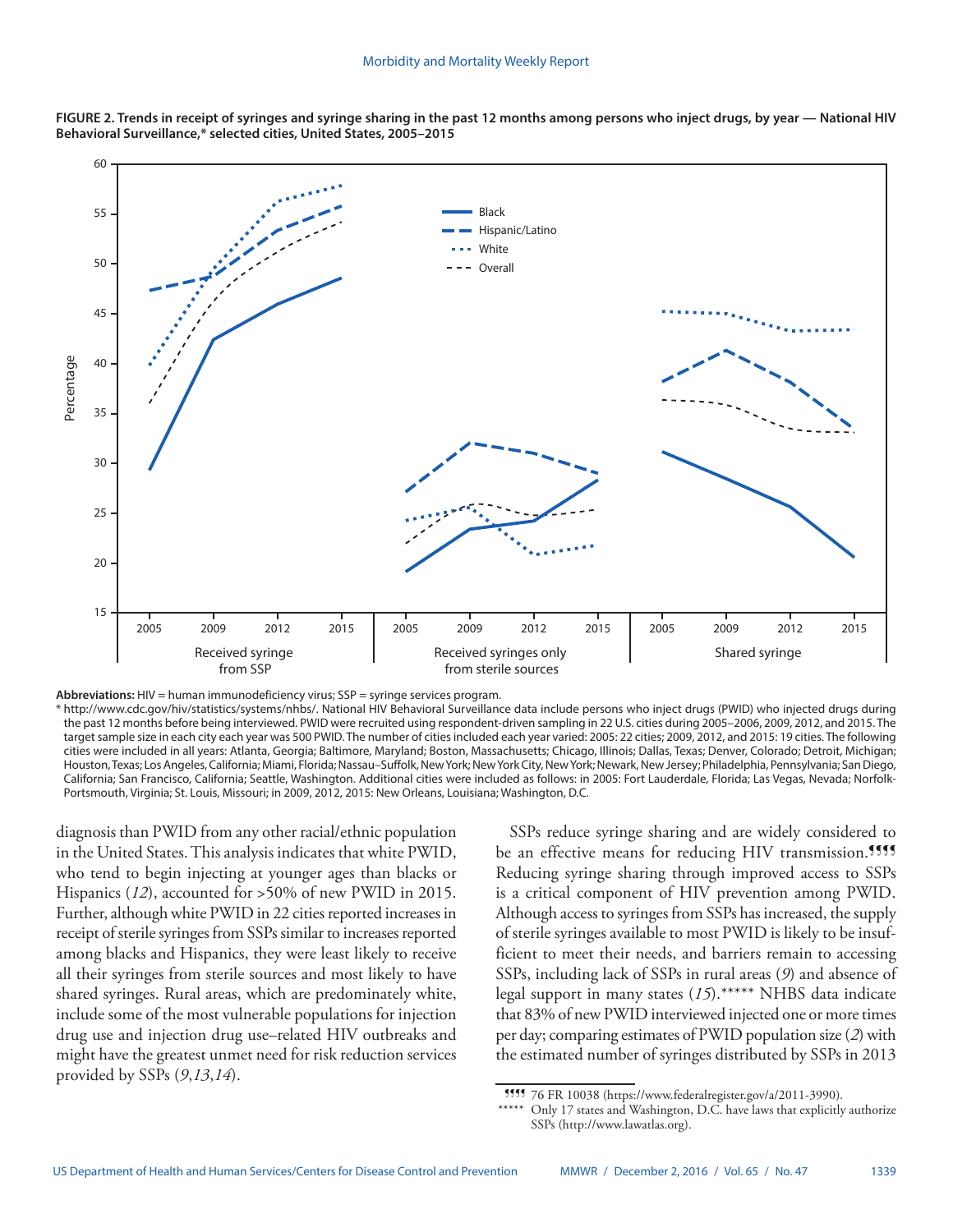**FIGURE 3. Race/ethnicity of persons who reported injecting drugs for the first time during the 5 years before interview — National HIV Behavioral Surveillance,\* selected cities, United States, 2005–2015†**



**Abbreviation:** HIV = human immunodeficiency virus.

\* <http://www.cdc.gov/hiv/statistics/systems/nhbs/>. National HIV Behavioral Surveillance data include persons who inject drugs (PWID) who injected drugs during the 12 months before being interviewed. Graph data are limited to PWID who injected drugs for the first time during the past 5 years before being interviewed (considered "new" PWIDs). PWID were recruited using respondentdriven sampling in 22 U.S. cities during 2005–2006, 2009, 2012, and 2015. The target sample size in each city each year was 500 PWID. The number of cities included each year varied: 2005: 22 cities; 2009, 2012, and 2015: 19 cities. The following cities were included in all years: Atlanta, Georgia; Baltimore, Maryland; Boston, Massachusetts; Chicago, Illinois; Dallas, Texas; Denver, Colorado; Detroit, Michigan; Houston, Texas; Los Angeles, California; Miami, Florida; Nassau–Suffolk, New York; New York City, New York; Newark, New Jersey; Philadelphia, Pennsylvania; San Diego, California; San Francisco, California; Seattle, Washington. Additional cities were included as follows: in 2005: Fort Lauderdale, Florida; Las Vegas, Nevada; Norfolk-Portsmouth, Virginia; St. Louis, Missouri; in 2009, 2012, 2015: New Orleans, Louisiana; Washington, D.C.

† Percentages for "other, multiple races" not included; therefore, bars do not add to 100%.

(*9*) and the low percentage (25%) of PWID in 22 cities who received all their syringes from sterile sources suggests that the U.S. syringe supply falls short. In addition to providing PWID with sterile syringes and equipment, SSPs serve as a bridge to access condoms; risk-reduction education; testing for HIV and HCV; referrals to health services, such as treatment for HIV, HCV, or substance use disorder, including medicationassisted treatment (e.g., with methadone or buprenorphine); pre-exposure prophylaxis (i.e., PrEP); and safe syringe disposal (*9*). SSPs are an effective tool for reducing substance misuse and risk for HIV infection. Recent changes in federal law††††† afford an opportunity to improve provision of comprehensive prevention services to all PWID through SSPs. It is important for jurisdictions to understand patterns of substance use in their communities, assess their SSP needs, and ensure services are provided to PWID (*13*).

## *Key Points*

- Persons who inject drugs (PWID) are at increased risk for human immunodeficiency virus (HIV), hepatitis C virus (HCV), hepatitis B virus, and other negative health outcomes. In 2014, 9% of HIV diagnoses were among PWID. Although substantial progress has been made in reducing HIV infections among PWID, recent changes in drug use could challenge this success.
- HIV diagnoses among black/African American (black) and Hispanic/Latino PWID decreased about 50% during 2008–2014. Blacks now make up 19% of new PWID in 22 cities, down from 38% in 2005. Syringe sharing decreased among black and Hispanic/Latino PWID in 22 cities.
- Diagnoses among urban white PWID decreased 28%, but the decline stopped in 2012. Whites continue to have the highest rate of syringe sharing and now make up over 50% of new PWID.
- Among PWID who received all their syringes from sterile sources in the past year, 13% shared syringes; 41% of PWID who did not receive all their syringes from sterile sources shared syringes.
- Strategies that reduce HIV infections and syringe sharing among PWID should be used to meet emerging challenges in changing PWID populations. Syringe services programs reduce syringe sharing and serve as a bridge to other health services including HIV and HCV diagnosis and treatment and medication-assisted treatment for substance use disorder.
- Additional information is available at [http://www.cdc.](http://www.cdc.gov/vitalsigns) [gov/vitalsigns](http://www.cdc.gov/vitalsigns).

The findings in this report are subject to at least three limitations. First, National HIV Surveillance System data are subject to reporting delays, and not all cases might have been reported at this time. This report presents trends in HIV diagnoses through 2014; preliminary 2015 data are not reliable for trend analysis (*3*). Second, NHBS data are limited to PWID recruited in large U.S. cities with high HIV prevalences using respondent-driven sampling and might not be generalizable to all PWID; recruitment in urban areas might not reflect the demographics and syringe use patterns of PWID living in rural areas. Finally, behavioral data and HCV prevalence are self-reported and subject to social desirability bias.

 <sup>†††††</sup> Consolidated Appropriations Act, 2016. Division H, Section 520. [\(https://](https://www.congress.gov/114/bills/hr2029/BILLS-114hr2029enr.pdf) [www.congress.gov/114/bills/hr2029/BILLS-114hr2029enr.pdf](https://www.congress.gov/114/bills/hr2029/BILLS-114hr2029enr.pdf)).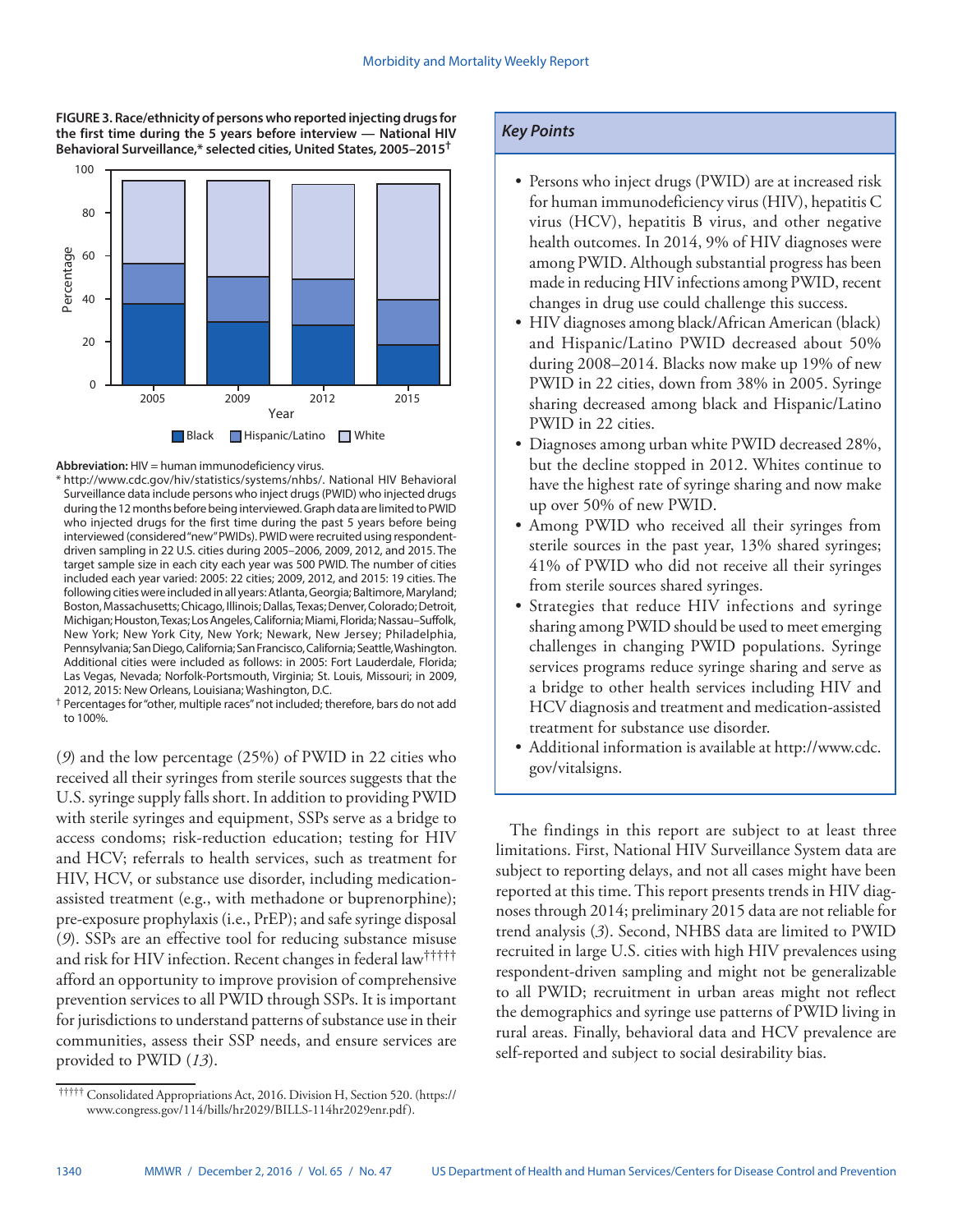| <b>Characteristic/Risk behavior</b>                                      | <b>New PWID</b>    |                                      |                       |                                      |                       |                    |
|--------------------------------------------------------------------------|--------------------|--------------------------------------|-----------------------|--------------------------------------|-----------------------|--------------------|
|                                                                          | <b>Black (19%)</b> |                                      | Hispanic/Latino (21%) |                                      | White (54%)           | Total <sup>§</sup> |
|                                                                          | No. (%)            | p-value <sup>¶</sup><br>versus white | No. (%)               | p-value <sup>¶</sup><br>versus white | No. (%)               | No. (%)            |
| Sex/Gender                                                               |                    |                                      |                       |                                      |                       |                    |
| Male                                                                     | 228 (65.9)         | 0.198                                | 270 (69.2)            | 0.049                                | 640 (64.1)            | 1,212 (65.2)       |
| Female                                                                   | 113(32.7)          | 0.112                                | 119 (30.5)            | 0.066                                | 355 (35.6)            | 635 (34.2)         |
| Transgender                                                              | 5(1.4)             | —**                                  | 1(0.3)                | $-$ **                               | 3(0.3)                | 11(0.6)            |
| Age group (yrs)                                                          |                    |                                      |                       |                                      |                       |                    |
| $18 - 24$                                                                | 24(6.9)            | < 0.001                              | 85 (21.8)             | 0.152                                | 251(25.1)             | 394 (21.2)         |
| $25 - 29$                                                                | 48 (13.9)          | < 0.001                              | 106(27.2)             | 0.124                                | 313 (31.3)            | 496 (26.7)         |
| $30 - 39$                                                                | 97 (28.0)          | 0.908                                | 119 (30.5)            | 0.429                                | 284 (28.4)            | 537 (28.9)         |
| $40 - 49$                                                                | 113(32.7)          | < 0.001                              | 61 (15.6)             | 0.002                                | 96(9.6)               | 288 (15.5)         |
| $\geq 50$                                                                | 64 (18.5)          | < 0.001                              | 19 (4.9)              | 0.517                                | 55(5.5)               | 144(7.7)           |
| Age at first injection (yrs)                                             |                    |                                      |                       |                                      |                       |                    |
| $30$                                                                     | 91(26.3)           | < 0.001                              | 228 (58.5)            | 0.005                                | 671 (67.2)            | 1,065 (57.3)       |
| $\geq$ 30                                                                | 255(73.7)          | < 0.001                              | 162 (41.5)            | 0.004                                | 328 (32.8)            | 794 (42.7)         |
| Heterosexual condomless sex <sup>††</sup> (past 12 mos <sup>§§</sup> )   | 247(72.7)          | 0.337                                | 293 (75.5)            | 0.232                                | 807 (81.3)            | 1,436 (78.0)       |
| Male-male condomless sex <sup>11</sup> (past 12 mos <sup>§§</sup> )      | 15(6.6)            | 0.633                                | 22(8.2)               | 0.760                                | 46(7.2)               | 93(7.7)            |
| Shared syringe*** (past 12 mos <sup>§§</sup> )                           | 96 (27.8)          | 0.006                                | 123 (31.6)            | < 0.001                              | 463 (46.4)            | 734 (39.5)         |
| Injection frequency (past 12 mos <sup>§§</sup> )                         |                    |                                      |                       |                                      |                       |                    |
| $\geq$ 1 time/day                                                        | 263 (76.2)         | 0.177                                | 327 (84.1)            | 0.935                                | 842 (84.3)            | 1,534 (82.6)       |
| <1 time/day                                                              | 82 (23.8)          | 0.171                                | 62 (15.9)             | 0.942                                | 157(15.7)             | 323 (17.4)         |
|                                                                          |                    |                                      |                       |                                      |                       |                    |
| Drugs injected (past 12 mos <sup>§§</sup> )                              |                    |                                      |                       |                                      |                       |                    |
| Heroin and other drugs <sup>+++</sup>                                    | 164 (47.4)         | 0.092                                | 229 (58.7)            | 0.037                                | 659 (66.2)            | 1,132 (61.0)       |
| Heroin only <sup>§§§</sup><br>Not heroin <sup>111</sup>                  | 132 (38.2)         | 0.023<br>0.510                       | 103 (26.4)            | 0.224<br>0.004                       | 245 (24.6)<br>92(9.2) | 504 (27.2)         |
|                                                                          | 50 (14.5)          |                                      | 58 (14.9)             |                                      |                       | 220 (11.9)         |
| Injected opioids**** (past 12 mos <sup>§§</sup> )                        |                    |                                      |                       |                                      |                       |                    |
| $\geq$ 1 time/day                                                        | 6(1.7)             | 0.239                                | 19(4.9)               | 0.228                                | 37(3.7)               | 68 (3.7)           |
| <1 time/day                                                              | 29(8.4)            | < 0.001                              | 62 (15.9)             | 0.010                                | 228 (22.8)            | 345 (18.6)         |
| Never                                                                    | 311 (89.9)         | < 0.001                              | 309 (79.2)            | 0.061                                | 734 (73.5)            | 1,446 (77.8)       |
| Injected heroin and opioids <sup>††††</sup> (past 12 mos <sup>§§</sup> ) | 32(9.3)            | < 0.001                              | 77(19.7)              | 0.083                                | 255(25.5)             | 390 (21.0)         |
| Used noninjected opioids <sup>§§§§</sup> (past 12 mos <sup>§§</sup> )    | 102 (29.5)         | < 0.001                              | 144 (36.9)            | 0.014                                | 459 (46.0)            | 763 (41.1)         |
| Tested for HIV infection <sup>1111</sup> (past 12 mos <sup>§§</sup> )    | 208 (64.8)         | 0.047                                | 215(58.1)             | 0.756                                | 558 (57.4)            | 1,050 (58.9)       |
| HIV prevalence*****                                                      | 29(8.6)            | 0.004                                | 15(3.9)               | 0.187                                | 20(2.0)               | 69(3.7)            |
| Tested for HCV infection <sup>†††††</sup> (ever)                         | 232 (68.6)         | 0.239                                | 244 (64.0)            | 0.021                                | 697 (71.6)            | 1,263 (69.6)       |
| <b>HCV diagnosis (ever)</b>                                              | 45 (13.4)          | 0.003                                | 71 (18.8)             | 0.539                                | 211(21.7)             | 345 (19.1)         |
| <b>Total</b>                                                             | 346 (18.6)         | <b>NA</b>                            | 390 (21.0)            | <b>NA</b>                            | 998 (53.7)            | 1,858 (100.0)      |

**TABLE. Characteristics and risk behaviors among persons who inject drugs (PWID) whose first injection was during 2010–2015 (new PWID), by race/ethnicity — National HIV Behavioral Surveillance,\* 19 cities,† United States, 2015**

**Abbreviations:** HCV = hepatitis C virus; HIV = human immunodeficiency virus; NA = not applicable.

\* <http://www.cdc.gov/hiv/statistics/systems/nhbs/>.<br>† The 19 cities include the following: Atlanta, Georgia; Baltimore, Maryland; Boston, Massachusetts; Chicago, Illinois; Dallas, Texas; Denver, Colorado; Detroit, Michigan; Houston, Texas; Los Angeles, California; Miami, Florida; Nassau–Suffolk, New York; New Orleans, Louisiana; New York City, New York; Newark, New Jersey; Philadelphia, Pennsylvania; San Diego, California; San Francisco, California; Seattle, Washington; Washington, D.C.

§ Total column includes data on all race/ethnicity groups; therefore, percentages of blacks, Hispanics/Latinos, and whites do not total to 100%.

¶ p-values calculated after adjusting for continuous age.

\*\* Not calculated because of small sample size.

<sup>††</sup> Condomless vaginal or anal sex with a partner of the opposite gender.

§§ In the 12 months before interview.

¶¶ Condomless anal sex with a male partner among male PWID.

\*\*\* Receptive syringe sharing: participant reported using a needle or syringe to inject drugs that had previously been used for drug injection by someone else. ††† Injected heroin and one or more other drugs, in combination or separately, at least once. Other drugs injected include powder cocaine, crack cocaine, methamphetamine, and prescription painkillers.

§§§ Injected heroin, but did not report injecting any other drug.

¶¶¶ Injected one or more drugs, but not heroin.

\*\*\*\* Injected prescription painkillers such as Oxycontin, Dilaudid, morphine, Percocet, or Demerol; does not include injection of heroin.

†††† Injected heroin and prescription painkillers, such as Oxycontin, Dilaudid, morphine, Percocet, or Demerol, in combination or separately, at least once.

§§§§ Noninjection of prescription painkillers such as Oxycontin, Dilaudid, morphine, Percocet, or Demerol; does not include heroin.

¶¶¶¶ Among participants who did not report a previous HIV-positive test result.

\*\*\*\*\* Had a confirmed HIV-positive test result during interview.

††††† Self-reported, lifetime diagnosis of HCV infection among participants who reported having ever been tested for HCV infection.